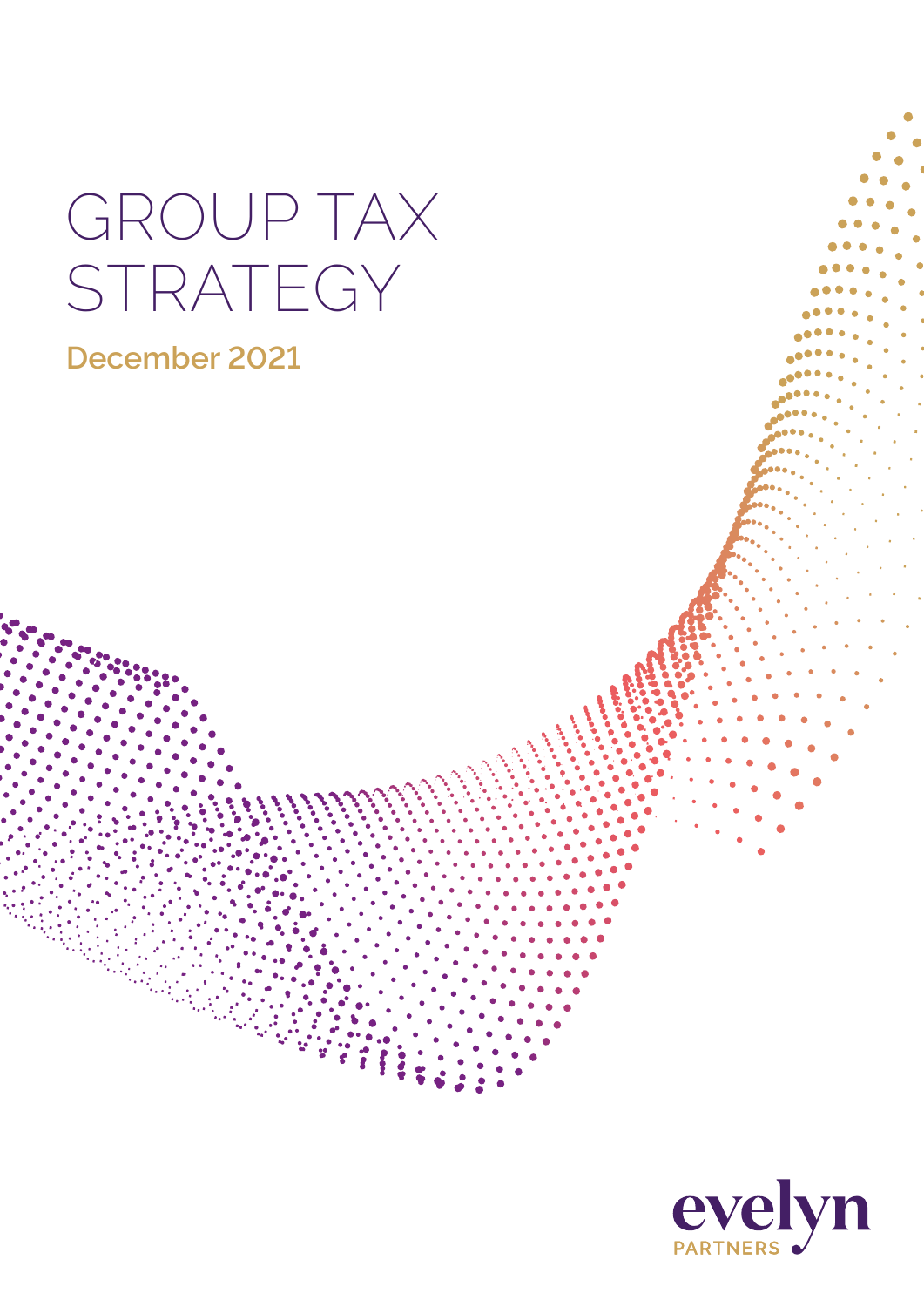## GROUP TAX STRATEGY

**This document, approved by Evelyn Partners' Board of Directors, sets out the Group's strategy and approach to conducting its tax affairs and dealing with tax risk. This tax strategy applies from the date of its publication until it is superseded.**

The document will be reviewed periodically by the Group Tax team and any proposed amendments will be reviewed and approved by the Group Finance and the Risk and Audit Committee and the Board of Directors. The Group Tax team will ensure that there is alignment of the strategy with the Group's overall approach to corporate governance and risk management.

The Tax strategy meets the requirements set out in Schedule 19 Finance Act 2016 which requires large businesses in the UK to publish their tax strategy.

#### **Compliance**

We are committed to compliance with tax law and practice in the UK and any other country in which we operate. We undertake to pay the right amount of tax in the right place at the right time, to disclose all relevant facts and circumstances to the tax authorities, and to claim reliefs and incentives where available.

#### **Effective risk management**

The Group's tax risk appetite is low and its risk management is based on advice and judgement obtained both from in-house expertise and, where necessary and/or appropriate, external specialists.

Ultimate responsibility and accountability for the Group's tax affairs lies with the Group Chief Financial Officer who reports to the Board of Directors. Regular reports to the Executive Committee, Risk and Audit Committee and Board will include reference to significant taxation issues. The Board and the Executive Committee will ensure that tax factors are considered in significant business decisions.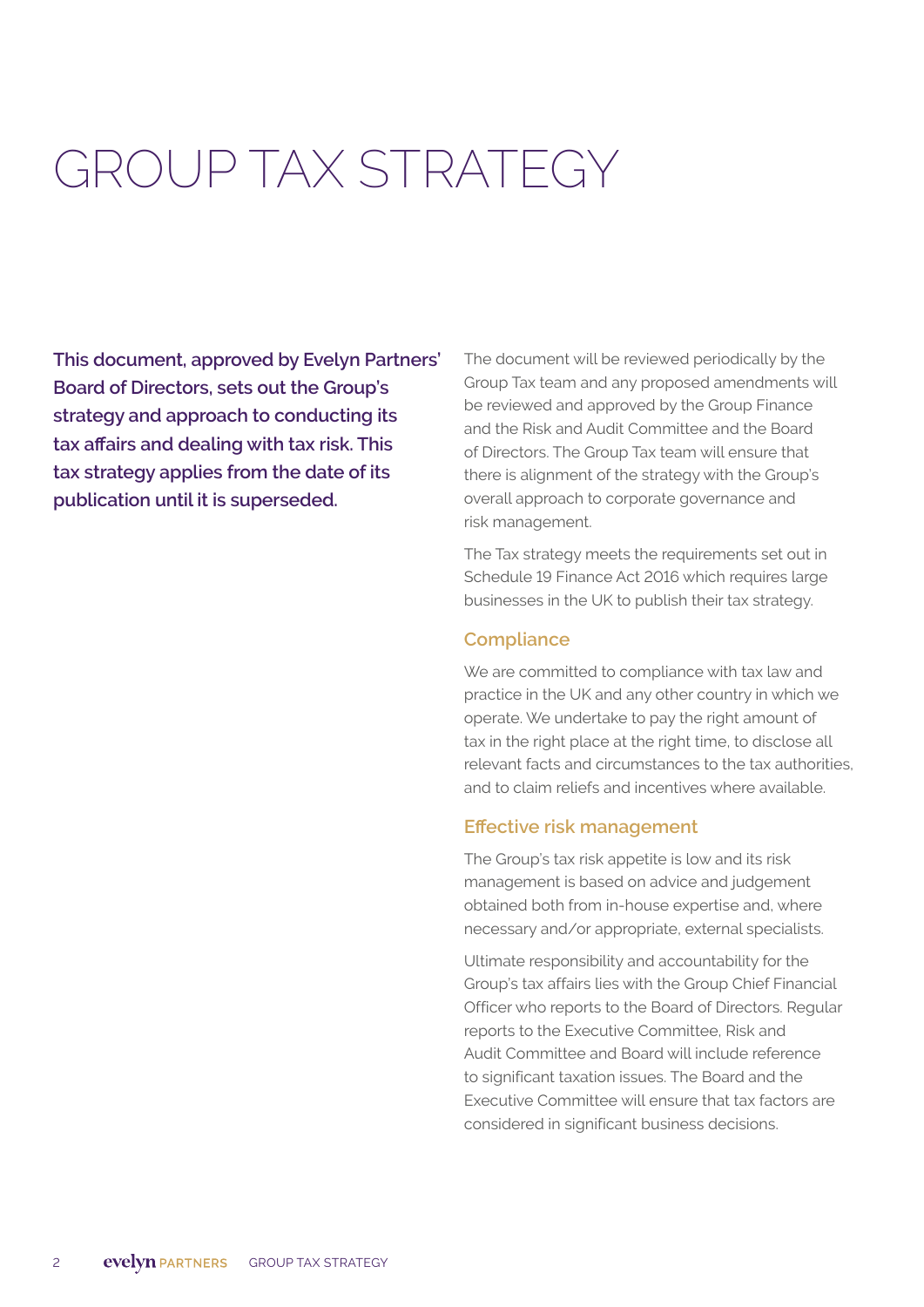On a day to day basis, decisions will be taken at an appropriate level, determined by delegation of authority to relevant qualified or experienced employees. Diligent professional care and judgement will be employed to assess tax risks in order to arrive at well-reasoned conclusions on how the risks should be managed. Where there is significant uncertainty or complexity in relation to a risk, external advice may be sought.

Tax risks are assessed on a case by case basis taking into consideration the regulatory nature of the overall business along with our reputation in the market place. The Group takes reasonable care in all operations that could affect compliance and ensures that it has strong internal policies and processes in place to achieve this.

The Group Tax team is led by the Group Tax Director and comprises of a number of qualified tax professionals with extensive relevant tax experience who monitor relevant tax processes to identify risks, ensure appropriate controls are exercised, monitor changes in legislation and regulation to ensure continuing compliance, and update controls when required. All significant submissions are overseen by the Finance Committee and material matters are approved by the Board.

#### **Responsible attitude to arranging our tax affairs**

In the course of our commercial activity there may be choices in how the business is undertaken that may produce different tax results. In structuring our commercial activities we will consider, among other factors, the tax laws of the countries where we do business, with a view to maximising value on a sustainable basis. Any structuring that is undertaken will be consistent with this Tax Strategy, will have commercial and economic substance, and will have full regard to the potential impact on our reputation and broader goals. We will not undertake artificial transactions with the sole or main aim of securing tax advantages that would not ordinarily be available to us based on the reality of the business that we undertake.

Tax incentives and reliefs will be applied in the manner intended by the underlying legislation.

#### **Relationships with tax authorities**

We are committed to openness and transparency in dealing with tax authorities. We will engage with HMRC with honesty, integrity, respect and fairness and in a spirit of co-operative compliance. Wherever possible, we do so on a real time basis, to minimise tax risk.

The Group has a designated Customer Compliance Manager enabling regular meetings and interaction.